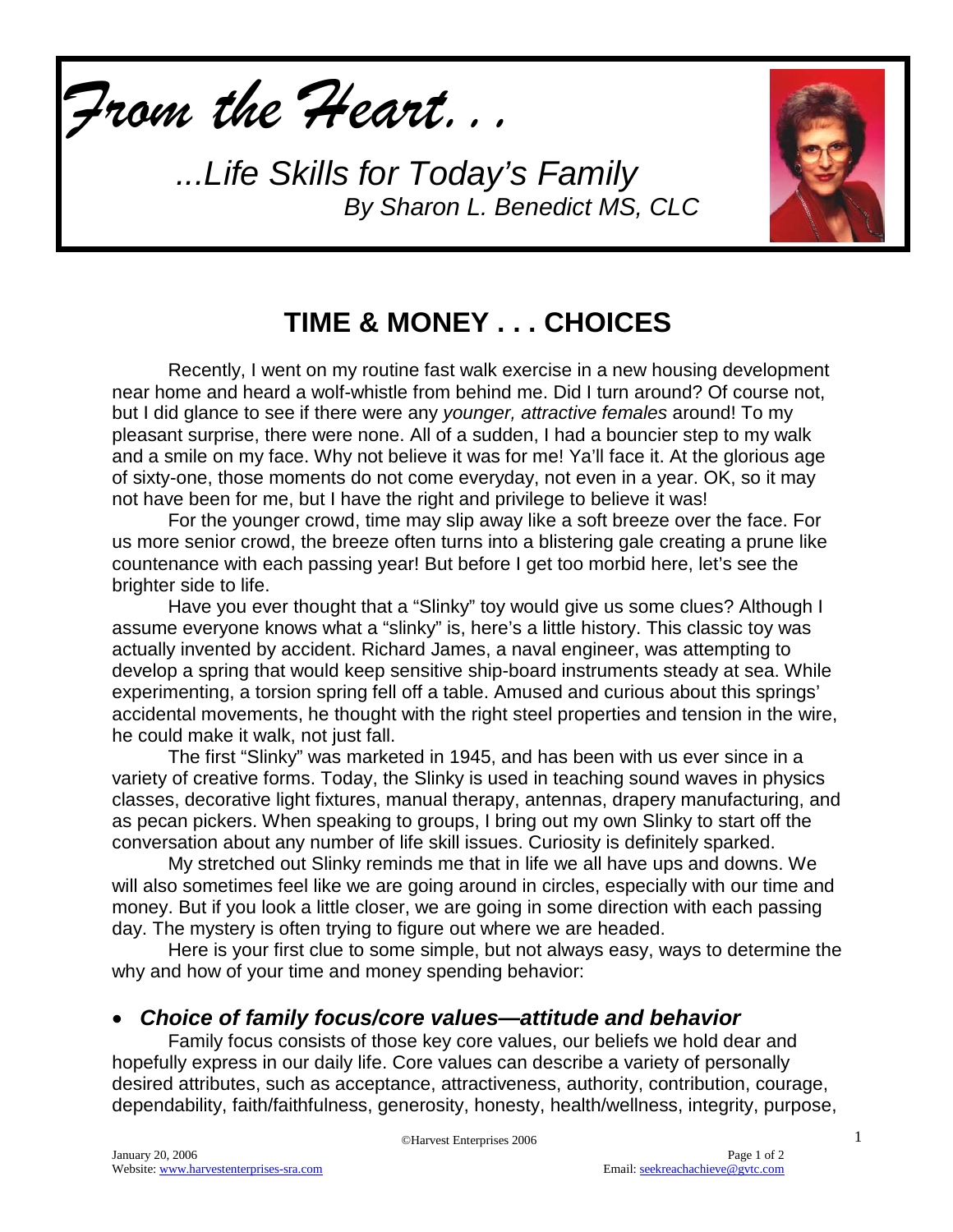satisfaction, sense of humor, wealth, world peace. Yet, our attitude and behavior may reflect a whole other set of values, contrary to our desired ones. What we actually think, say, and do reveal what we really believe.

With each relationship and personality, certain behaviors help demonstrate our desired core values. These are five behaviors I personally strive to follow—*Be specific, Be in agreement, Be consistent, Be helpful, Be flexible*. When we embrace our core values in attitude and behavior, positive changes happen—often noticed first by loved ones. Hopefully, this leads to everyone experiencing positive transformation.

These five behaviors center on your willingness to communicate and actively listen with a tender heart. You do have the capacity to "disagree agreeably." So, when you start to divvy out family roles and daily duties, remember these are the people who love you and only want to experience love and compassion in return. Mutual respect and creative collaboration can successfully work when appropriate attitudes and behaviors are firmly in place.

Sometimes, however, relationships can be at best, difficult. Life and childhood experiences get in the way. That's when seeking professional help from a trusted counselor or pastoral care giver may prove a God-send. Our behavior is often directed by our perceived beliefs about ourselves, others, even God. Sometimes, we just need a little help along the way to unravel the confusion and deeper mysteries of why we behave the way we do. I know I did years ago and am forever grateful.

Then again, as time is up for now, I remember, my *altitude of gratitude often depends on my attitude.* Check in next week for Time & Money clue #2. Here's a hint: Have you seen *The Dreamer* movie lately?

#### **Suggested reading:**

**Authentic Leadership: Rediscovering the Secrets to Creating Lasting Value** by Bill George **Building a Life of Value : Timeless Wisdom to Inspire and Empower Us, Values of the Wise Series, Volume** by Jason A. Merchey

Procrastination: Why You Do It, What to Do About It by Jane B. Burka **The Time Trap: The Classic Book on Time Management** by R. Alec MacKenzie

---------------------------------------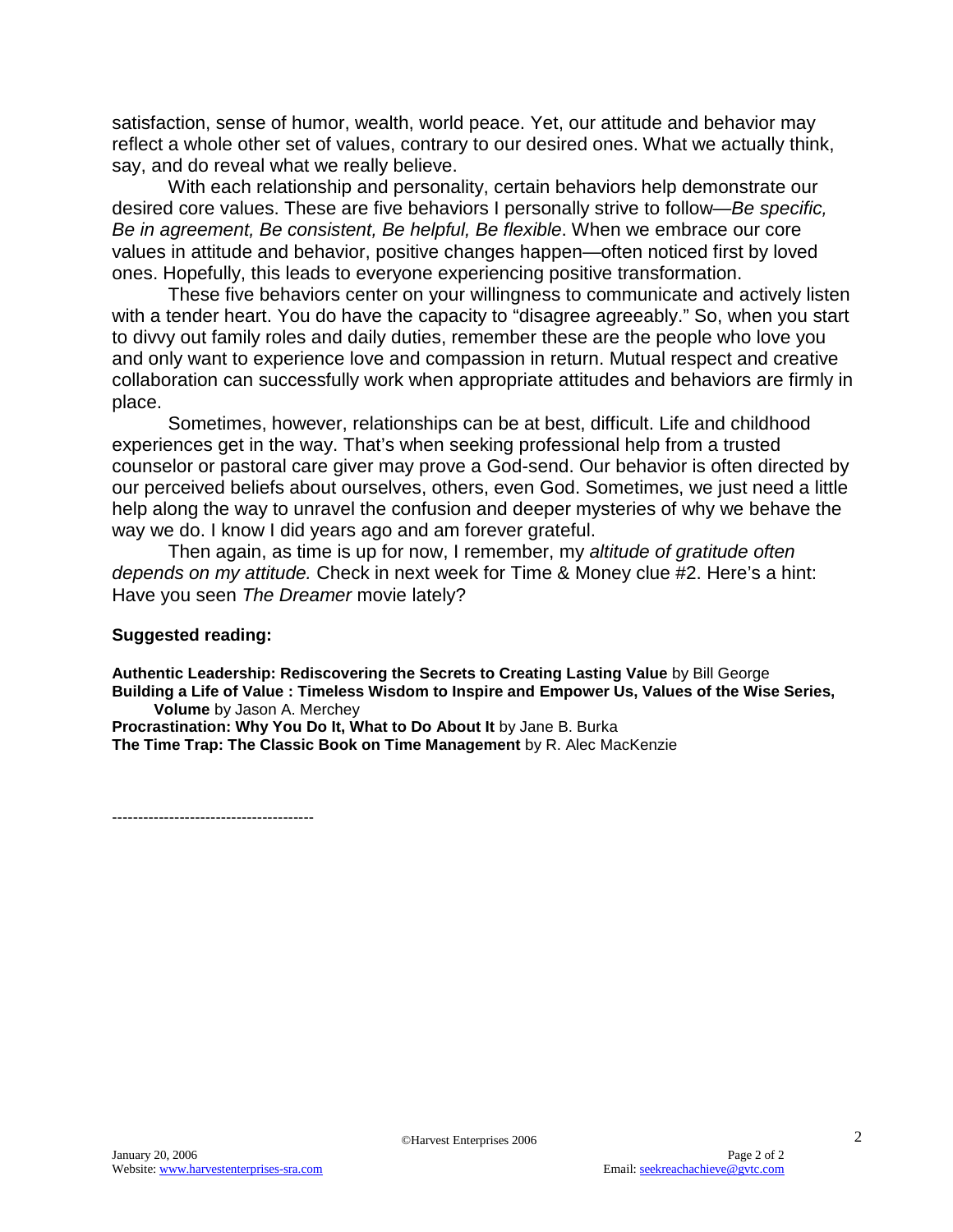

*...Life Skills for Today's Family By Sharon L. Benedict MS, CLC*



# **TIME & MONEY . . . CHOICES Is it time to dream BIG?**

With the arrival of my sweet family and my first precious grandbaby this year, this Christmas season was a very special dream come true. Yet, I spent considerably more money than I planned having a great time! It was worth every penny!

With the New Year, I have every intention to get back on track with my budget. Does this sound familiar? I did support my family focus and core values but slipped a little on the dollar side. Yet, isn't it wonderful to know this is a new year, a new beginning, to refocus on where we are heading with our time and money. So, here's the answer to the next clue I mentioned on improving your time and money spending behavior.

### • *Choosing dreams and goals to support your core values*

If you haven't seen *The Dreamer* movie [\(http://www.dreamer.dreamworks.com\)](http://www.dreamer.dreamworks.com/) lately, I encourage you and your family to give it try. *Dreamer: Inspired by a True Story* is about a father who, for the love of his daughter, sacrifices almost everything to save the life of an injured racehorse and bring the promising filly back to her former glory. Among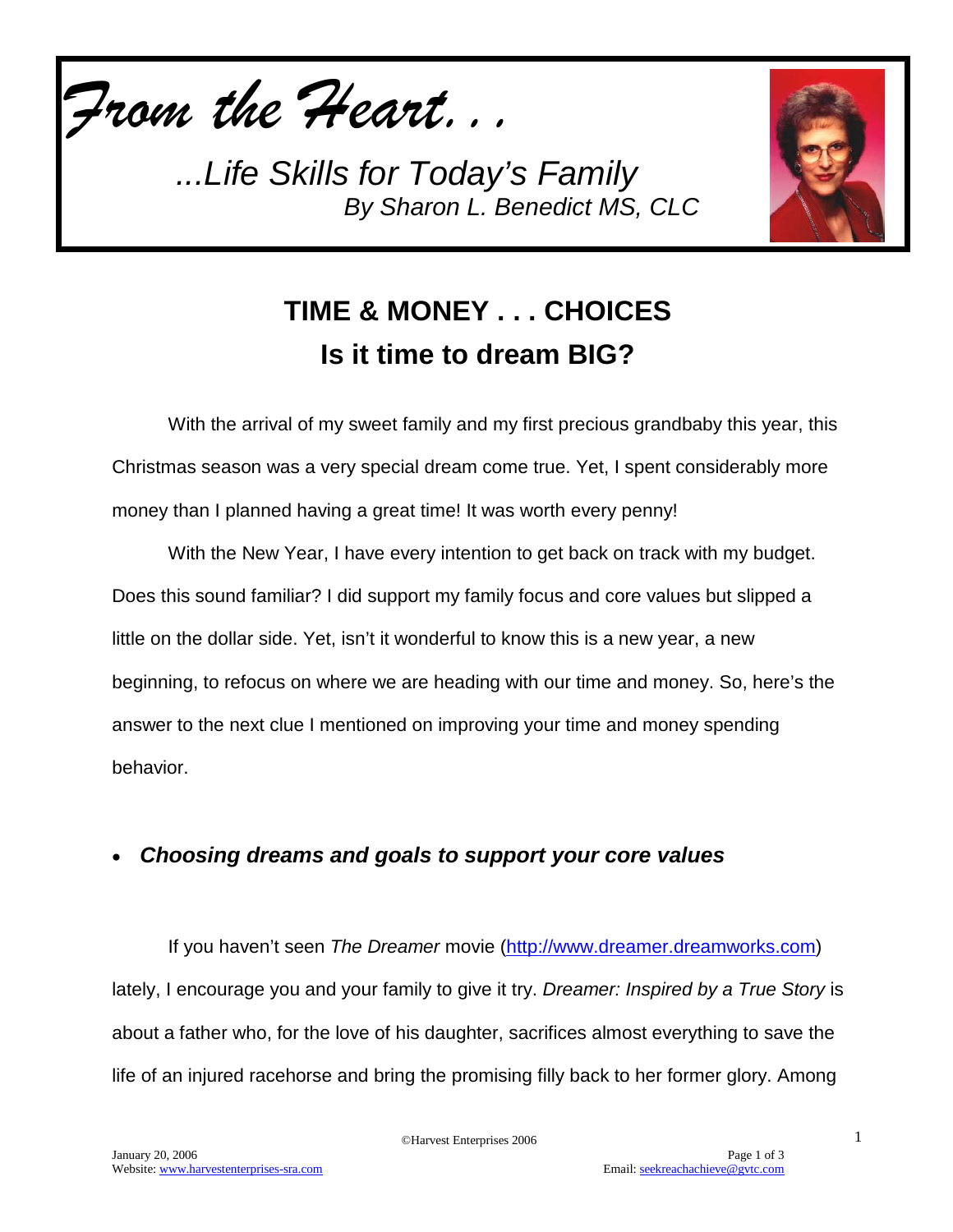the many notable film stars, Kurt Russell plays the father who was once a great horseman, whose gifts as a trainer were now being wasted on making other men's fortunes. Yet, with all the disappointments and life challenges facing him, he was blessed with a determined and faith-filled daughter who teamed up with an extraordinary horse to have her own special dream come true for her family.

Within each of us are special dreams we hold dear. Sometimes, we keep them to ourselves because others may not understand. People may also discourage us in a variety of ways from following those dreams. Those core values you hold dear keep your dreams and goals in tact, no matter how many friends and family members discourage you from going forward. Your attitude and behavior also determine your destiny with those dreams and goals. Again, what you actually think, say, and do reveal what you really believe. The first step in knowing what you believe is to . . .

### **FACE YOUR MOTIVES FOR THOSE CHOSEN DREAMS AND GOALS**

Success in changing the way you spend your time will only happen when you are honest about your motives. We all deal with the realities of what I call "controlled chaos." We all eventually burn out trying to live a "catch up" existence. Without knowing your specific dreams and goals, life's journey will have little conscious purpose or direction. Much of life's joy and motivation are lost along the way. Time will then just float away as you "muddle" through life letting circumstances direct the journey.

However, as you are honest about your motives and line them up with your core values, you will be able to practice what you believe. You can then simplify your life as you determine priorities for fulfilling your dreams and goals.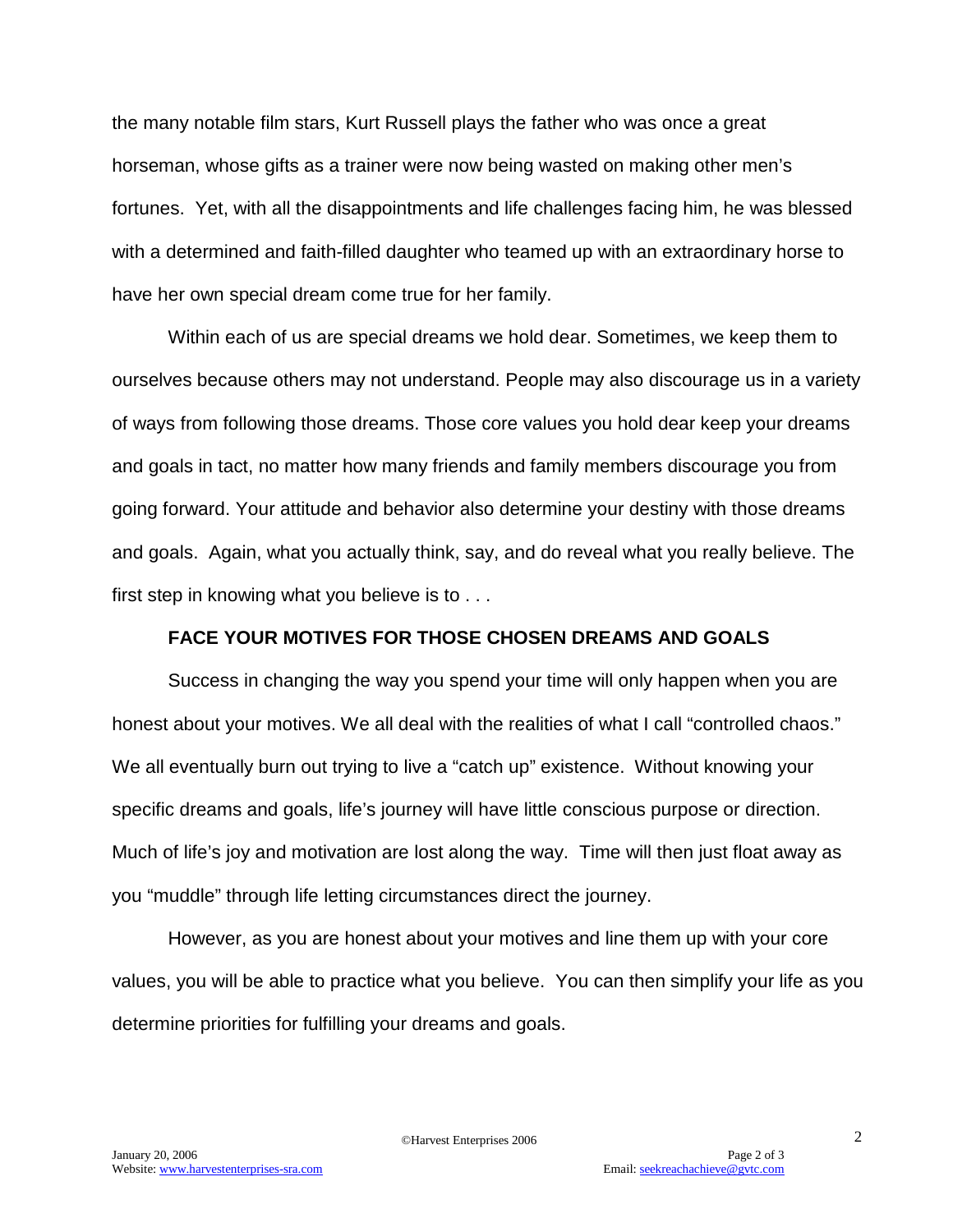Are you now geared up to write down your core values, dreams and goals? Set aside time this week to write them down. Just a few examples for dreams and goals may involve where you want to live, work, children, finances, personal development, travel, health/wellness. Dream as BIG as you wish about anything that supports your core values! Once written, you will then be ready to plan with clarity and purpose; and refer back to them throughout the years. In the next issue, *Strategic Planning* for you and your family will be the topic. In the meantime, feel free to submit any topic of particular interest to you. I would be glad to consider writing on a selected topic from the 12 life skill dimensions covered throughout the year—Relationships/Core Values, Time Management, Career/Money Management, Recordkeeping, Housekeeping, Home/Vehicle/Possessions, Family Healthcare/Wellness, Meals, Childcare, Recreation/Entertainment, Reflection, Celebration.

\_\_\_\_\_\_\_\_\_\_\_\_\_\_\_\_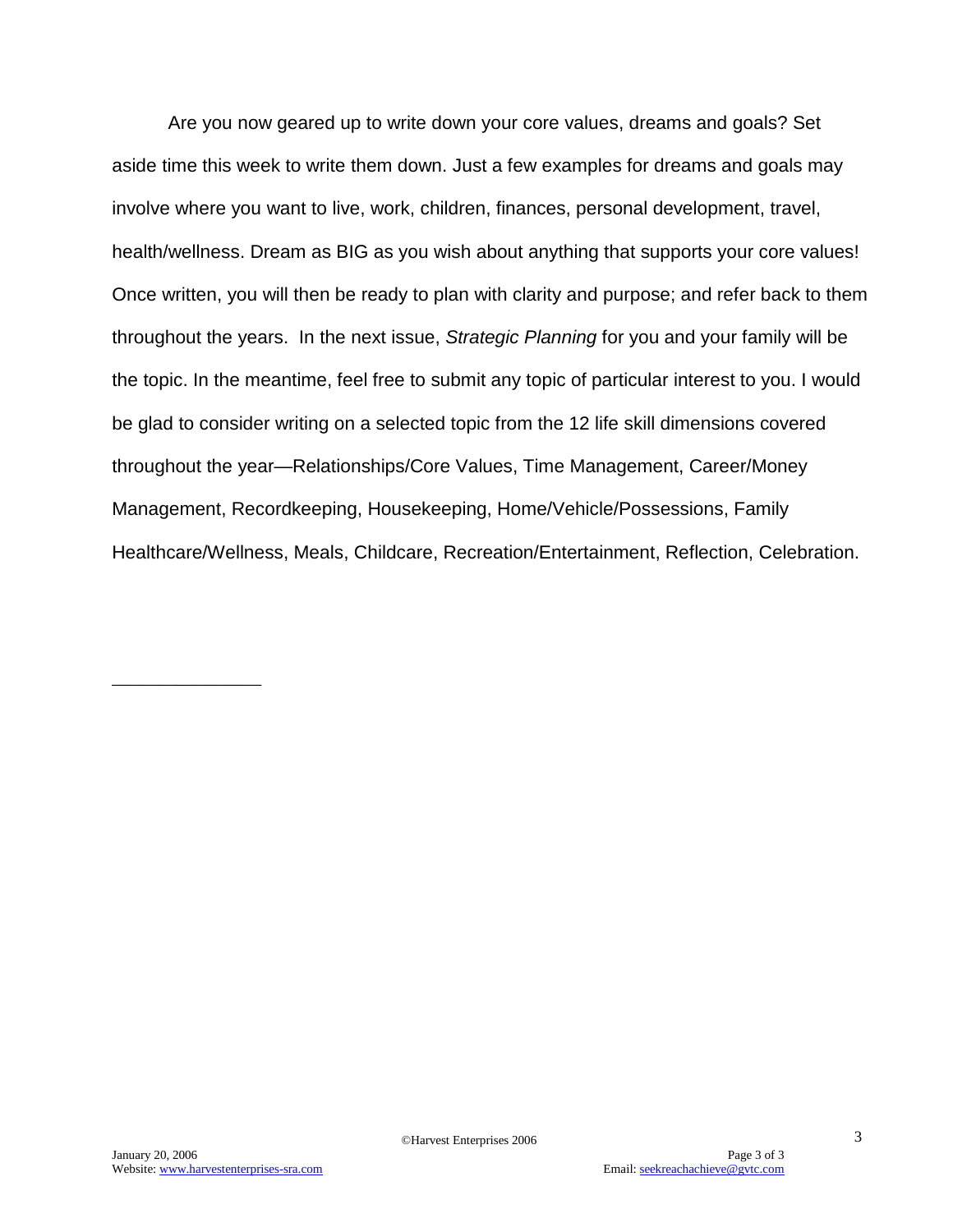

*...Life Skills for Today's Family By Sharon L. Benedict MS, CLC*



## **TIME & MONEY . . . CHOICES Is it time to PLAN?**

"*Money Isn't Everything*." We may all want to believe this, but most of us are far from living it. Just ask someone who barely makes it through their month's paycheck, and you might hear a different phrase—or two! Yes, money can buy a house, but not a home. Money can buy a bed, but no sleep. Money can buy a clock, but not time . . . and the list goes on. What about our often times mixed up view of love and money? Then, haven't we all been tempted to put that dollar down on that sure-fire lottery ticket?

Ellen Goldstein from Bankrate.com interviewed eight lottery winners who spent their millions. "For a lot of people, winning the lottery is the American dream. But for many lottery winners, the reality is more like a nightmare." <sup>i</sup> One woman won the New Jersey lottery not once but twice, totaling \$5.4 million. Today the money is all gone and she lives in a trailer. For many, the money is spent within the first eighteen months. They just couldn't say "No" to everyone who wanted a piece of the pie . . . a relative, a business partner, themselves. They were constantly trying to please their family or gamble it away hoping to win more. In hindsight, they admitted they were careless and foolish with each

©Harvest Enterprises 2006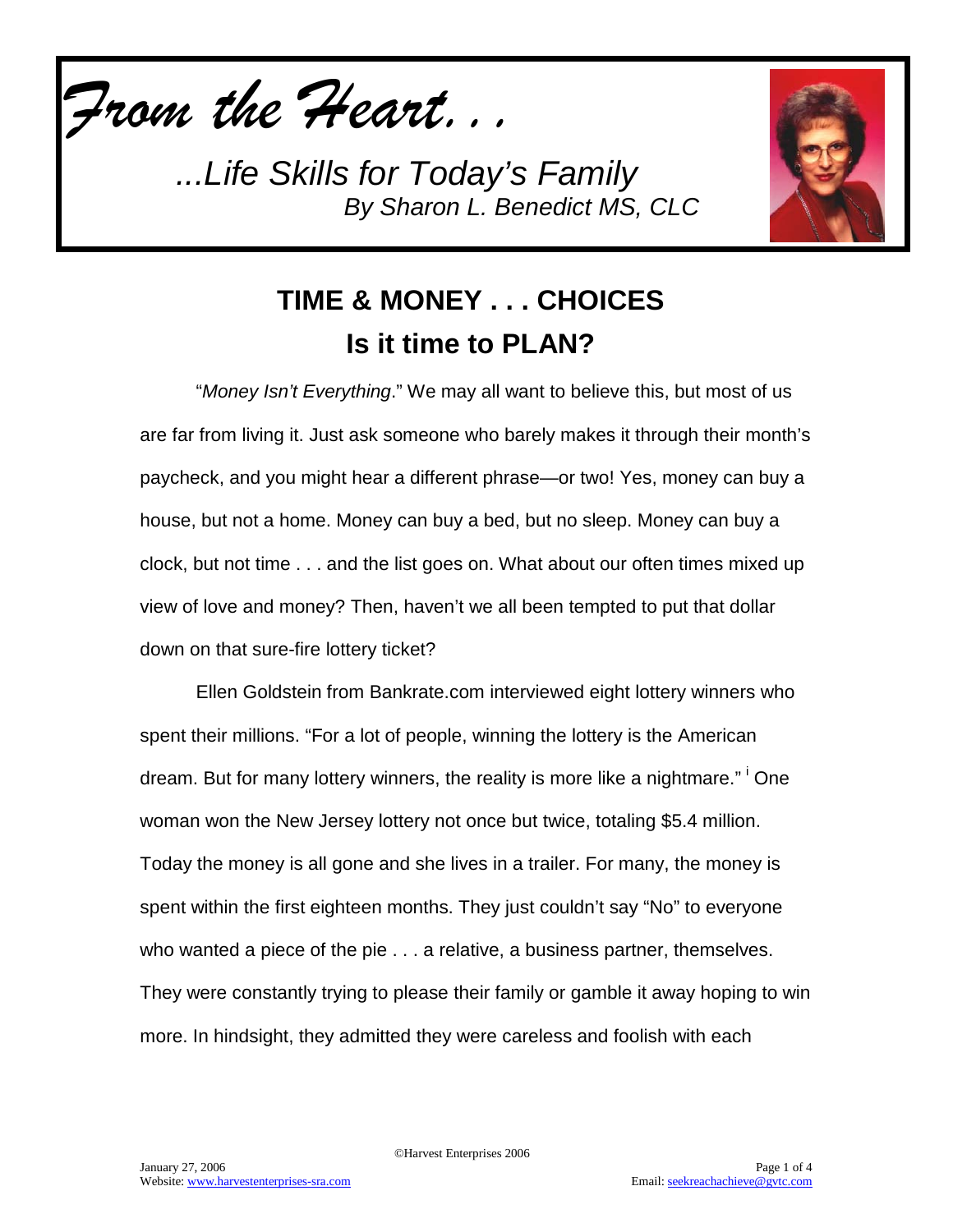decision. Most were more heavily in debt after the windfall disappeared than before it arrived!

How do you insure you won't experience the same unfortunate outcome? How would you safeguard your windfall if you were lucky enough to win a lottery or inherit? How should you take care of what you already have?

With conscious planning, forward action, and discipline, you can begin to safeguard your money and time; and help you form a solid foundation that will directly impact every area of your life. For now, focus on:

## • *STRATEGICALLY PLANNING* **THE USE OF YOUR**

### **TIME AND MONEY**

Remember, facing our motives about our dreams and goals also holds true for how we spend our money. Your time and money are intricately involved in the process of goal setting and daily living—where you live, work, utilize services, and every daily routine such as showering, breakfast, reading the paper, and watching your favorite TV program.

Plans are short-term and long-term—now, one month, one year, five years, ten years, life legacy. It may seem too much to think about all of these things at first. Be encouraged that life changes do not happen all at once. Taking one step at a time makes success possible. Most life goals are built on small daily steps toward a larger goal. As you look over your daily life, you may have portions of your goals already set in place!

Here is an easy tip to begin your strategic planning. Place those core values, dreams, and goals you listed last week on a large sheet of paper. Initially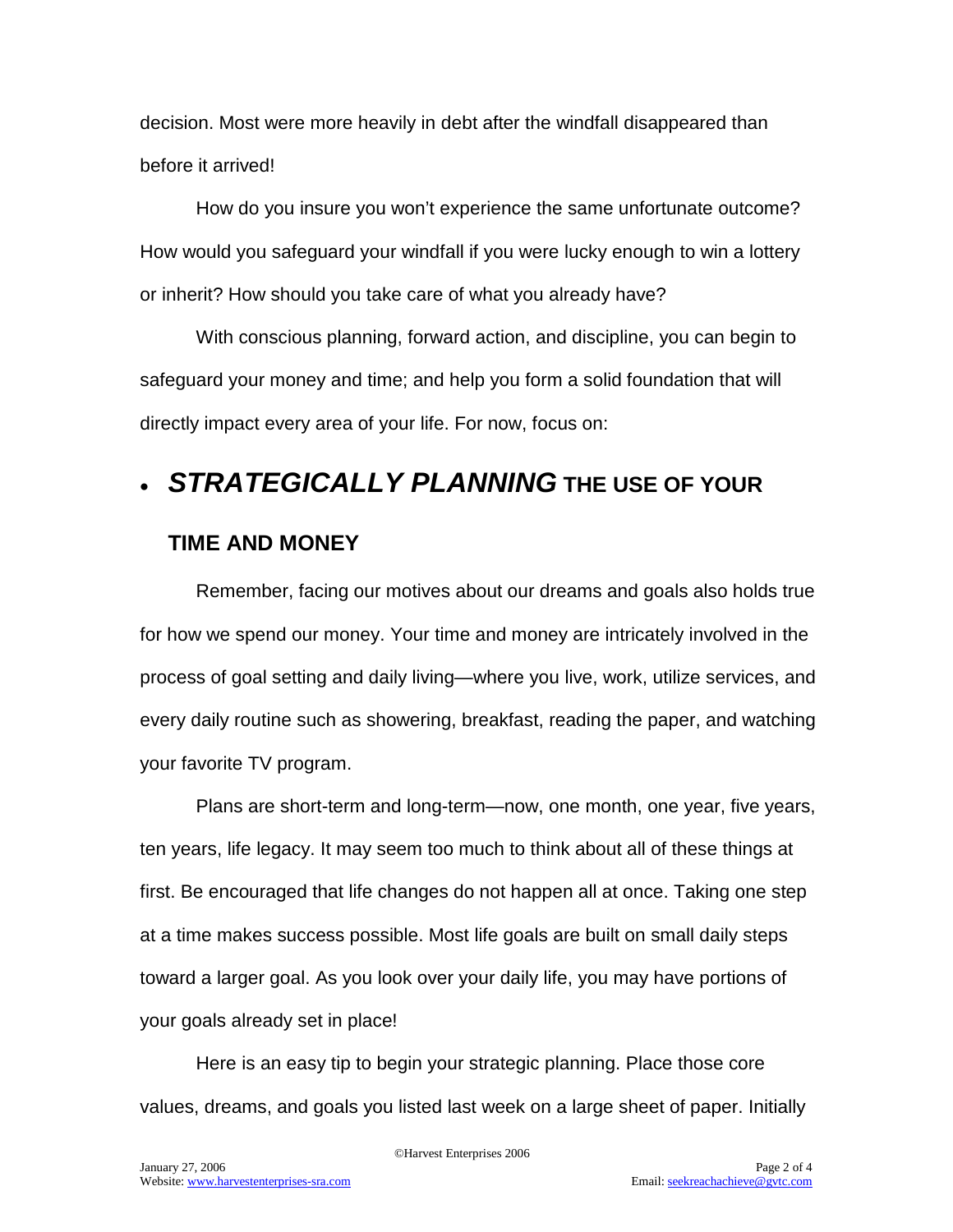focus on three dreams and three goals, then prioritize them using four columns titled:

- Core Values  $(1<sup>st</sup>$  column)
- Dreams & Goals  $(2^{nd}$  column)
- Set SMART Date  $(3<sup>rd</sup>$  column)
- Contact people  $(4<sup>th</sup>$  column)

This one-page life plan worksheet will provide a useful beginning as a routine reference for ongoing discussion and feedback with family, friends, and other contact people. You will be surprised how many may want to help you and be a part of your dreams and goals. Start a life plan notebook with this worksheet for you and your family.

Time and money management is really life management the SMART way (Specific, Measurable, Attainable, Realistic/Relevant, Time-phased). Sadly, for many Americans today, no more than about 10% establish a life plan. The majority fall into one of these—no plan, wrong plan, outdated plan. People rarely achieve what they do not plan and work for. I encourage you to be one of those 10% who commit to an ongoing strategic life plan.

It is important to understand that although planning may set the course, it doesn't always control the outcome. Knowing how to bend with the breeze or twisting gale is a precious gift to hold near. Achievements are great, but life is truly lived by the lessons we learn and the relationships we are blessed with.